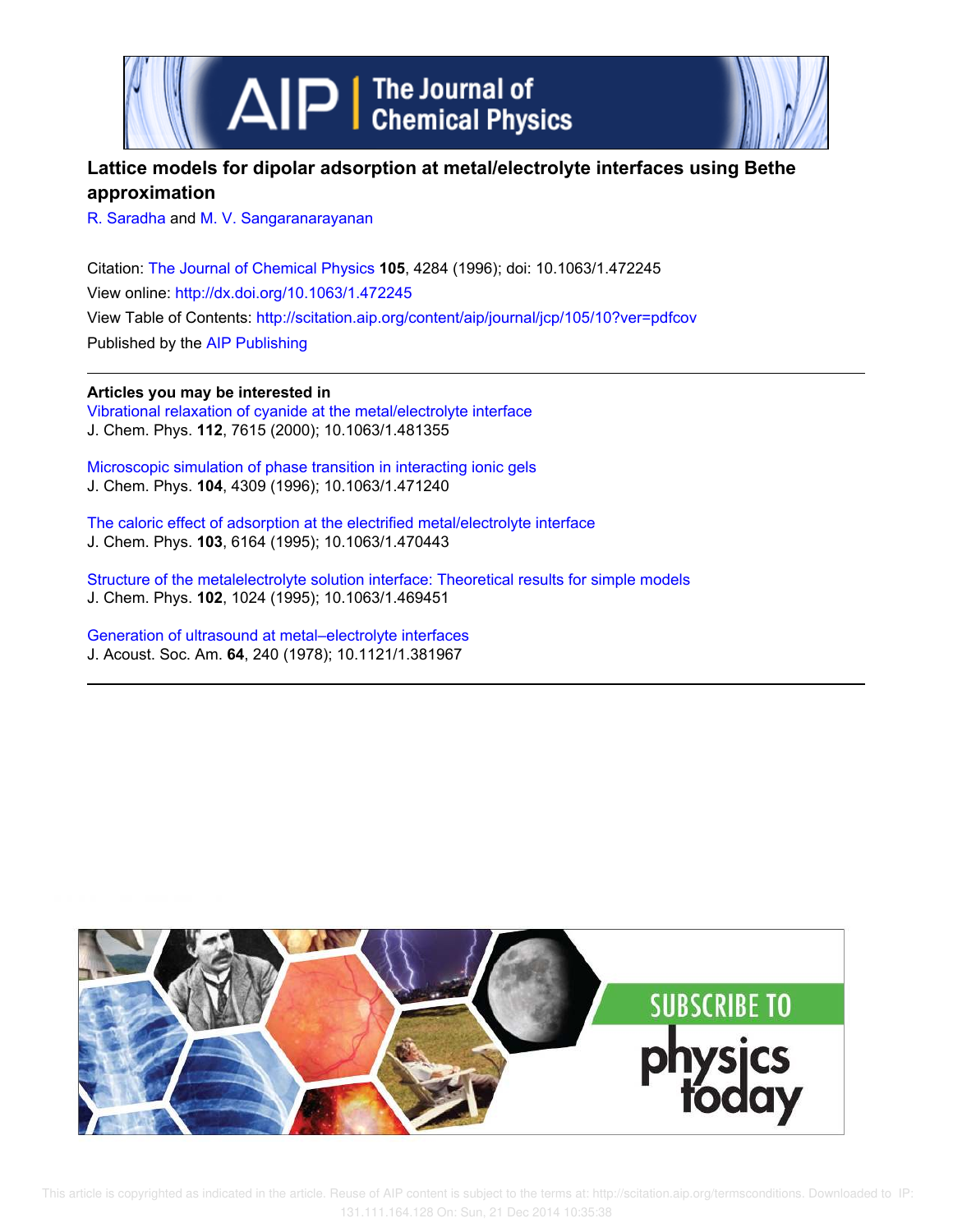# **Lattice models for dipolar adsorption at metal/electrolyte interfaces using Bethe approximation**

R. Saradha and M. V. Sangaranarayanan

*Department of Chemistry, Indian Institute of Technology, Madras 600 036, India*

(Received 5 March 1996; accepted 30 May 1996)

A two-dimensional lattice model for adsorption of solvent molecules at a metal/electrolyte interface is proposed assuming two configurational states for dipoles. The generalized Ising Hamiltonian incorporating Coulombic effects and nonelectrostatic metal–solvent interaction energies is derived and solved for obtaining the order parameters using the Bethe approximation. The significance of the formalism as well as the extension to adsorption of neutral organic compounds is indicated. © 1996 American Institute of Physics. [S0021-9606(96)50334-X]

## **I. INTRODUCTION**

The statistical mechanical modeling of the metal/ electrolyte interface has different facets such as  $(i)$  the polarization behavior of solvent dipoles and its contribution to the potential difference and differential capacitance, (ii) the adsorption of ions and neutral organic compounds, and (iii) the structure and dynamics of phase transitions.<sup>1,2</sup> A unified approach for the study of these within a microscopic framework is provided by the generalized Ising (or equivalently lattice gas) model formalism. $3-5$  The significance of this approach for the adsorption of dipolar species for a  $(2s+1)$ orientational state model where  $s=1/2$  or 1, has been illustrated *albeit* under the mean field approximation (MFA). However, in view of the qualitative limitations of MFA, especially in the study of phase transitions as well as for a faithful representation of interfacial interactions, approximations superior to MFA need to be investigated in a systematic manner. Further, the study of dipolar interactions plays an important role in other contexts too such as dipolar glasses $<sup>6</sup>$ </sup> and thermal desorption kinetics.<sup>7</sup> In this paper, we formulate the total Hamiltonian of the system, taking into account dipole–dipole interactions (permanent and induced), specific metal–solvent nonelectrostatic contributions and solve the same using the *Bethe (or equivalently quasichemical)* approximation. The methodology is illustrated for adsorption of water dipoles in two orientational states at electrochemical interfaces and the qualitative differences with MFA predictions are pointed out. The extension to adsorption of neutral organic compounds in the presence of solvent dipoles is indicated.

### **II. MODEL AND ANALYSIS**

A two-dimensional lattice of coordination number *z* whose sites are occupied by polarizable point dipoles is considered. The spin variable  $s_i = +1$  and  $-1$  denotes the occupancy of the site "*i*" by a water dipole with its oxygen atom either pointing toward or away from the metal surface designated, respectively, as ''up'' and ''down'' orientational state. The input parameters of the model are (i) the normal components of permanent dipole moments  $p_{s1}$  and  $p_{s2}$  of the two configurations and the polarizability  $\alpha_s$  of the solvent dipoles (assumed to be equal in the two states). The frac-

tional surface coverage  $\theta^{\dagger}$  and  $\theta^{\dagger}$  of the two states are given by  $(1+\langle s_i \rangle)/2$  and  $(1-\langle s_i \rangle)/2$ , respectively. The characteristic feature of the Bethe approximation is that the interaction of a chosen central dipole (at site  $``o"$ ) with its nearest neighbors (at site  $'j'$ ) is treated exactly whereas the dipolar interactions outside the first cluster (site  $'i'$ ) are treated as in MFA.

### **A. Nonelectrostatic interaction of the solvent states with metal surface**

The contribution to the Hamiltonian arising from the nonelectrostatic interaction of the solvent states with electrode surface can be written as,

$$
H_{n-e} = \sum_{j=0}^{z} \left( \frac{1+s_j}{2} \right) U_{s1} + \sum_{j=0}^{z} \left( \frac{1-s_j}{2} \right) U_{s2}, \tag{1}
$$

where  $U_{s1}$  and  $U_{s2}$  represent the interaction energy of the solvent dipoles with the substrate.  $s_o$  and  $s_j$  are the spin variables corresponding to the dipoles at sites *o* and *j*.

#### **B. Coulombic interactions**

The Coulombic contribution to the total Hamiltonian is more involved because of the need to distinguish three different fields viz. (i)  $\xi$  at the central dipole (ii)  $\xi$  due to the " $z$ " nearest neighbors of the central dipole, and (iii)  $\xi$  being the contribution by dipoles which are outside the first shell. The field at site *j* is given by the sum of the external field and the local field arising from the interaction with dipoles at site  $o$  and  $i$  viz.<sup>8</sup>

$$
\xi_j = 4 \pi \sigma^M + \sum_{j=1}^{z} f_{oj} \left( \frac{1 + s_o}{2} \right) (p_{s1} - \alpha_s \xi_o)
$$
  
+ 
$$
\sum_{j=1}^{z} f_{oj} \left( \frac{1 - s_o}{2} \right) (p_{s2} - \alpha_s \xi_o) - \sum_{\langle ij \rangle} f_{ij} \left( \frac{1 + s_i}{2} \right) (p_{s1} - \alpha_s \xi_i) + \sum_{\langle ij \rangle} f_{ij} \left( \frac{1 - s_j}{2} \right) (p_{s2} - \alpha_s \xi_i), \tag{2}
$$

where the first term in Eq.  $(2)$  is the external electric field due to  $\sigma^M$ , the charge density on the metal surface.  $f_{ij}$  is the potential due to the pair of dipoles at *i* and *j*, and  $\sum_{\langle ij \rangle} f_{ij}$  is proportional to  $1/d^3$ , with *d* being the nearest-neighbor dis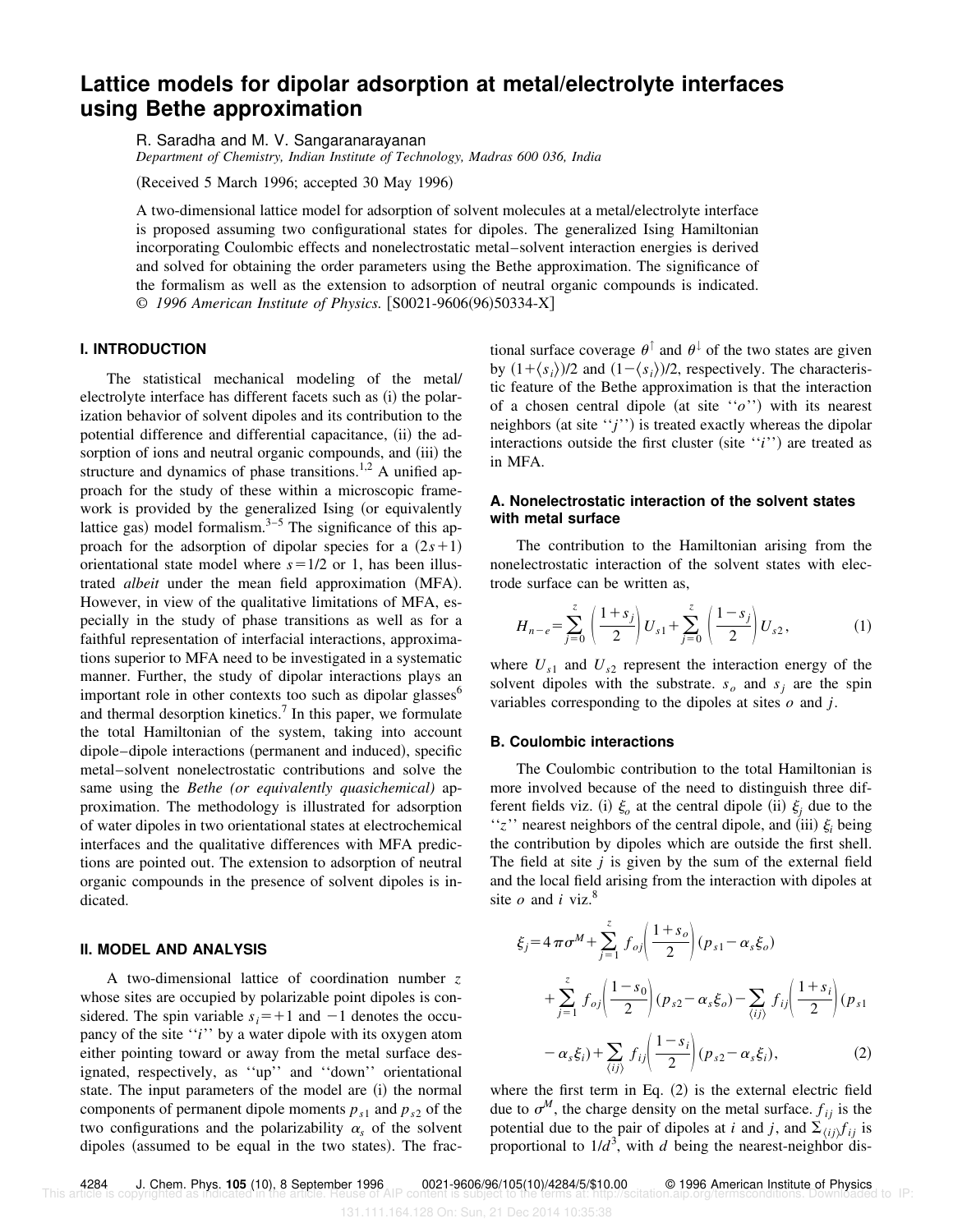tance, and the proportionality constant referred to as the ''effective coordination number'' *C<sup>e</sup>* , is ascribed a value greater than the geometric coordination number  $z$  on account of the field due to infinite imaging of the dipole in the two interfaces. An explicit expression for  $C_e$  in the case of a hexagonal lattice can be obtained from the work of Macdonald and Barlow<sup>9</sup> by imaging the first three plane arrays in each phase and by assuming the dipole layer to be situated at a distance *d*/2 from each phase as,

$$
C_e = 11.0[1 + 0.1612(1 + f) + 0.0522 f
$$

$$
+ 0.0067f(1 + f) + \cdots],
$$

where  $f = (\epsilon - 1)/(\epsilon + 1)$ ,  $\epsilon$  being the dielectric constant of bulk water (78.3) which gives  $C_e$ =15.2.  $f_{oj}$  is the potential due to the pair of dipoles at *o* and *j* and  $\sum_{j}^{3} f_{oj} = 1/zd^{3}$ . Note that *in Bethe approximation* the interaction between the dipoles within the first cluster is treated exactly and hence the geometrical coordination number *z* arises for  $\sum_j f_{oj}$ .<sup>10</sup> The field at site *o* is given by the sum of the field due to the charge density on the metal surface and the field due to the interaction of solvent dipoles at site *o* with those at site *j* viz.

$$
\xi_o = 4 \pi \sigma^M + \sum_{j=1}^{z} f_{oj} \left( \frac{1 + s_j}{2} \right) (p_{s1} - \alpha_s \xi_j)
$$

$$
+ \sum_{j=1}^{z} f_{oj} \left( \frac{1 - s_j}{2} \right) (p_{s2} - \alpha_s \xi_j). \tag{3}
$$

Further, since the interaction of the dipole at site *i* with the remaining dipoles is treated as in MFA,  $\xi$ <sub>i</sub> can be substituted by the mean field  $\langle \xi_i \rangle$  which is hence equal to  $\langle \xi_j \rangle - \xi_o + 4\pi \sigma^M$ . Substituting these conditions we have

$$
\langle \xi_j \rangle = A/B,\tag{4}
$$

where

$$
A = 4 \pi \sigma^M \left( 1 - \sum_j f_{oj} \alpha_s s_o \right) + \sum_{\langle ij \rangle} \frac{f_{ij}}{2} \left( p_{\text{tot}} + \Delta p \langle s_i \rangle \right)
$$
  
+ 
$$
\sum_j \frac{f_{oj}}{2} \left( p_{\text{tot}} + \Delta p s_o \right) + \frac{\alpha_s (p_{\text{tot}} + \Delta p \langle s_j \rangle)}{2}
$$
  

$$
\times \left( \sum_{\langle ij \rangle} f_{ij} \sum_j f_{oj} \langle s_i \rangle - \sum_j f_{oj}^2 s_o \right),
$$
 (5)

where  $p_{\text{tot}} = p_{s1} + p_{s2}, \Delta p = p_{s1} - p_{s2}$  and

$$
B = 1 + \sum_{\langle ij \rangle} f_{ij} \alpha_s + \sum_{\langle ij \rangle} f_{ij} \sum_j f_{oj} \alpha_s^2 \langle s_i \rangle - \sum_j f_{oj}^2 \alpha_s^2 \langle s_o \rangle.
$$
\n(6)

The limit to MFA is obtained by letting the coordination number  $z \rightarrow \infty$  thereby  $\sum_j f_{oj}$  in Eqs. (2) and (3)  $\rightarrow 0$  and hence  $\langle \xi_j \rangle = \langle \xi_i \rangle = \langle \xi \rangle$ . Thus Eq. (4) becomes consistent with the previously known MFA results.<sup>4,11</sup> The Coulombic contribution to the Hamiltonian is given by

$$
H_c = \left(\frac{1+s_0}{2}\right) \left(p_{s1}E - \frac{\alpha_s E^2}{2}\right) + \left(\frac{1-s_0}{2}\right) \left(p_{s2}E - \frac{\alpha_s E^2}{2}\right)
$$

$$
+ \sum_{j=1}^z \left(\frac{1+s_j}{2}\right) \left(p_{s1}\langle\xi_j\rangle - \frac{\alpha_s\langle\xi_j\rangle^2}{2}\right) + \sum_{j=1}^z \left(\frac{1-s_j}{2}\right)
$$

$$
\times \left(p_{s2}\langle\xi_j\rangle - \frac{\alpha_s\langle\xi_j\rangle^2}{2}\right).
$$
(7)

Note that, since the field acting at site *j*  $(\langle \xi_j \rangle)$  includes the interaction of central dipole with its nearest neighbors, the field *E* comes in Eq. (7) instead of  $\xi_o$ , in order to avoid double counting. Simplifying and neglecting the terms independent of the spin variables Eq.  $(7)$  can be written as

$$
H_c = \frac{\Delta p E s_o}{2} + \frac{\Delta p \langle \xi_j \rangle}{2} \sum_{j=1}^{z} s_j.
$$
 (8)

Equation (8) after substituting for  $\langle \xi_j \rangle$  becomes

$$
H_c = \frac{\Delta p E}{2} s_o + \frac{\Delta p E}{2} \sum_{j=1}^{z} s_j + \frac{\Delta p F}{2} \sum_{j=1}^{z} s_j + J \sum_{j=1}^{z} s_o s_j.
$$
\n(9)

The renormalized electric fields *E*, *F*, and *J* are given by

$$
E = 4 \pi \sigma^M / B,
$$
\n(10)  
\n
$$
F = \frac{1}{2B} \left( \sum_j f_{oj} p_{\text{tot}} + \sum_{\langle ij \rangle} f_{ij} (p_{\text{tot}} + \Delta p \langle s_i \rangle) + \sum_{\langle ij \rangle} f_{ij} \sum_j f_{oj} \alpha_s \langle s_i \rangle (p_{\text{tot}} + \Delta p \langle s_j \rangle) \right),
$$
\n(11)

and

$$
J = \frac{\Delta p}{2B} \left\{ \sum_{j} f_{oj} \left( \frac{\Delta p}{2} - \alpha_s (4 \pi \sigma^M) \right) - \sum_{j} \frac{f_{oj}^2 \alpha_s}{2} \left( \Delta p \langle s_j \rangle + p_{\text{tot}} \right) \right\}.
$$
 (12)

It can be noted that  $J \rightarrow 0$  in the mean field limit with the corresponding expressions for *E* and *F*. The total Hamiltonian incorporating nonelectrostatic and Coulombic contributions becomes,

$$
H_T = (\Delta U + \Delta p E) \sum_{j=0}^{z} \frac{s_j}{2} + \Delta p F \sum_{j=1}^{z} \frac{s_j}{2} + J \sum_{j=1}^{z} s_o s_j,
$$
\n(13)

where  $\Delta U = U_{s1} - U_{s2}$ . When  $\Delta U = 0$  and  $p_{s1} = p_{s2} = p$ , Eq.  $(13)$  becomes,

$$
H_T = -pE \sum_{j=0}^{z} s_j - pF \sum_{j=1}^{z} s_j - J \sum_{j=1}^{z} s_o s_j,
$$
 (14)

which is isomorphic with the Hamiltonian customarily employed<sup>12,13</sup> while using Bethe approximation in the cooperative phenomena of magnetism. However, in the context of dipolar adsorption at electrochemical interfaces, the fields *E*, *F*, and *J* contain molecular constants as well as spin variables.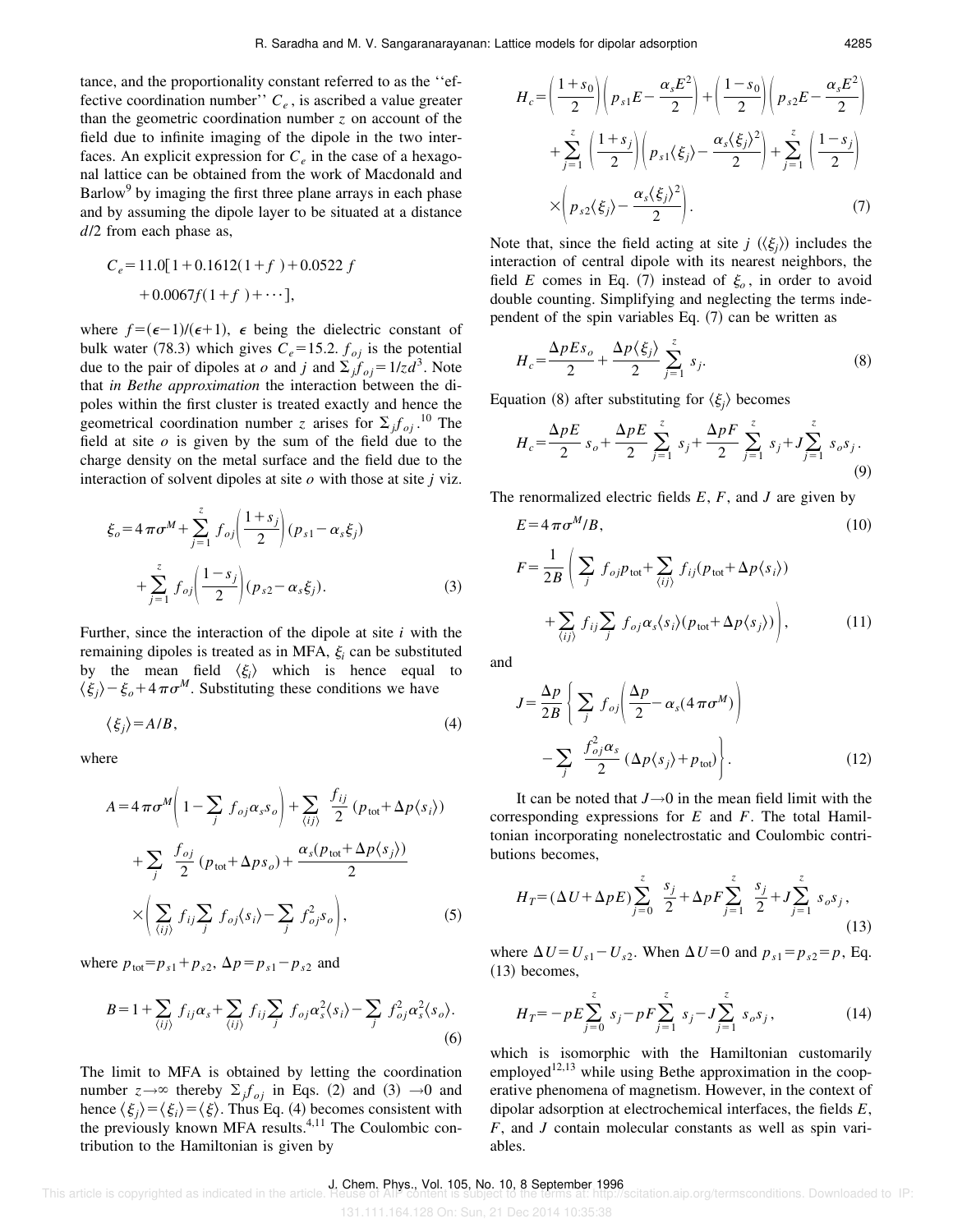#### **III. RESULTS AND DISCUSSION**

#### **A. Order parameters**

For the Hamiltonian given by Eq.  $(13)$ , the long-range order parameter *R* denoting the net orientation of the solvent dipoles, i.e.,  $(N \uparrow -N \downarrow)/N_T$  becomes<sup>12–14</sup>

$$
R = \langle s_o \rangle = \frac{a - b}{a + b},\tag{15}
$$

where

$$
a = \exp(k_1 + k_2)[2 \cosh(k_1 + k_2 + k_3 + \gamma)]^z,
$$
  
\n
$$
b = \exp[-(k_1 + k_2)][2 \cosh(k_1 + k_2 + k_3 - \gamma)]^z
$$
 (16)

and  $k_1$ ,  $k_2$ ,  $k_3$ , and  $\gamma$  are as follows:

$$
k_1 = -\frac{\Delta U}{2kT}, \quad k_2 = -\frac{\Delta pE}{2kT}, \quad k_3 = -\frac{\Delta pF}{2kT},
$$
  

$$
\gamma = -\frac{J}{kT}.
$$
 (17)

The short-range order parameter defined by  $2[(N \uparrow \uparrow + N \downarrow \downarrow)$  $-2N$ |↑ $1/zN$  is

$$
Q = \langle s_j \rangle
$$
  
=  $\frac{a \tanh(k_1 + k_2 + k_3 + \gamma) + b \tanh(k_1 + k_2 + k_3 - \gamma)}{a + b}$ . (18)

 $k_3$  can be obtained self-consistently by equating Eqs.  $(15)$ and  $(18)$  viz.

$$
\exp\left(\frac{2k_3}{z-1}\right) = \frac{1 + \exp[-2(k_1 + k_2 + k_3 + \gamma)]}{\exp(-2\gamma) + \exp[-2(k_1 + k_2 + k_3)]}.
$$
 (19)

Substituting Eq.  $(19)$  into Eqs.  $(15)$  and  $(18)$  we have

$$
\langle s_o \rangle = R = \tanh[k_1 + k_2 + k_3 z/(z - 1)] \tag{20}
$$

and

$$
\langle s_j \rangle = Q = \frac{\tanh(k_1 + k_2 + k_3 + \gamma) + \exp[-2[k_1 + k_2 + k_3 z/(z-1)]]\tanh(k_1 + k_2 + k_3 - \gamma)}{1 + \exp[-2[k_1 + k_2 + k_3 z/(z-1)]]}.
$$
\n(21)

Further,  $\langle s_i \rangle = (\langle s_i \rangle + \langle s_o \rangle)/2$ . In MFA, since the central dipole is not given any special status,  $\langle s_o \rangle = \langle s_i \rangle$  thus  $\langle s_i \rangle = \langle s_j \rangle = \langle s \rangle$  which implies that local correlations are ignored. Introducing the definition for  $\Sigma_{\langle i j \rangle} f_{i j}$  and  $\Sigma_j f_{\langle i j \rangle}$  as mentioned earlier, the equations for  $E$ ,  $F$ , and  $J$  become,  $E = 4 \pi \sigma^M/B$ , and Eqs. (11) and (12) can now be written as

$$
F = \frac{1}{2B} \left\{ \frac{p_{\text{tot}}}{z d^3} \left( 1 + C_e \left[ z + \frac{\alpha_s (R + Q)}{2d^3} \right] \right) + \frac{C_e (R + Q) \Delta p}{2d^3} \left( 1 + \frac{\alpha_s Q}{z d^3} \right) \right\},\tag{22}
$$

$$
J = \frac{\Delta p}{2z d^3 B} \left\{ \frac{\Delta p}{2} - \alpha_s 4 \pi \sigma^M - \frac{\alpha_s (\Delta p Q + p_{\text{tot}})}{2z d^3} \right\},\qquad(23)
$$

where  $B$  is given by

$$
B = 1 - \frac{\alpha_s^2 R}{z^2 d^6} + \frac{\alpha_s C_e}{d^3} \left( 1 + \frac{\alpha_s (R + Q)}{2z d^3} \right).
$$
 (24)

From Eqs.  $(15)$ ,  $(18)$ , and  $(19)$ , it is clear that the general form for  $\langle s_{o} \rangle$ ,  $\langle s_{i} \rangle$ , and *F* obtained using the Bethe approximation in the context of magnetism is retained  $[cf. Eqs. (4),]$  $(5)$ , and  $(7)$  of Ref. 13. It can be noted that when the coordination number  $z \rightarrow \infty$ —limit to MFA—Eqs. (20) and (21) become identical as expected. Thus Eq.  $(20)$  obviously is a first-order correction to the conventional MFA in the case of adsorption of two state solvent dipoles at electrode/ electrolyte interfaces. In general *E*, *F*, and *J* are dependent upon *R* as well as  $Q$ , hence Eqs.  $(20)$  and  $(21)$  are to be solved simultaneously to obtain the order parameters. However, when  $\alpha_s = 0$ , *E* and *J* become independent of *R* and *Q* thus simplifying the analysis. In what follows, we restrict ourselves to this special case.

#### **B. Dipole potential and its temperature coefficient**

The analysis of water structure at an electrochemical interface is usually centered around the experimental differential capacitance–potential data of Grahame<sup>15</sup> at Hg/NaF solution interface—a prototype of an ideally nonpolarizable interface. Nevertheless, a sensitive test for the validity of any solvent model is provided by the sign of temperature coefficient of dipole potential when the external electric field is absent. The potential drop due to the adsorbed solvent molecules is $^{11}$ 

$$
g_{\rm dip} = 2\,\pi N_T (\Delta pR + p_{\rm tot})/\epsilon,\tag{25}
$$

where  $\epsilon$  is the dielectric constant of the medium. However, when  $p_{s1} = -p_{s2} = p$ ,

$$
g_{\rm dip} = -4\pi N_T pR/\epsilon. \tag{26}
$$

From the expression for dipole potential, it is clear that the sign of  $g_{\text{dip}}$  is dictated by the sign of the order parameter *R* and a negative value of *R* indicates that  $g_{\text{dip}}$  is positive in accordance with the experimental data for Hg/NaF solution interface.<sup>16</sup> The following set of molecular constants are employed in the calculations.  $p=2\times10^{-30}$  C m,  $z=4$ ,  $d=3.8\times10^{-10}$  m. Since exact estimates of  $\Delta U_{s1}$ ,  $\Delta U_{s2}$  representing the nonelectrostatic interaction of solvent dipoles with the metal surface are not available, we have chosen, to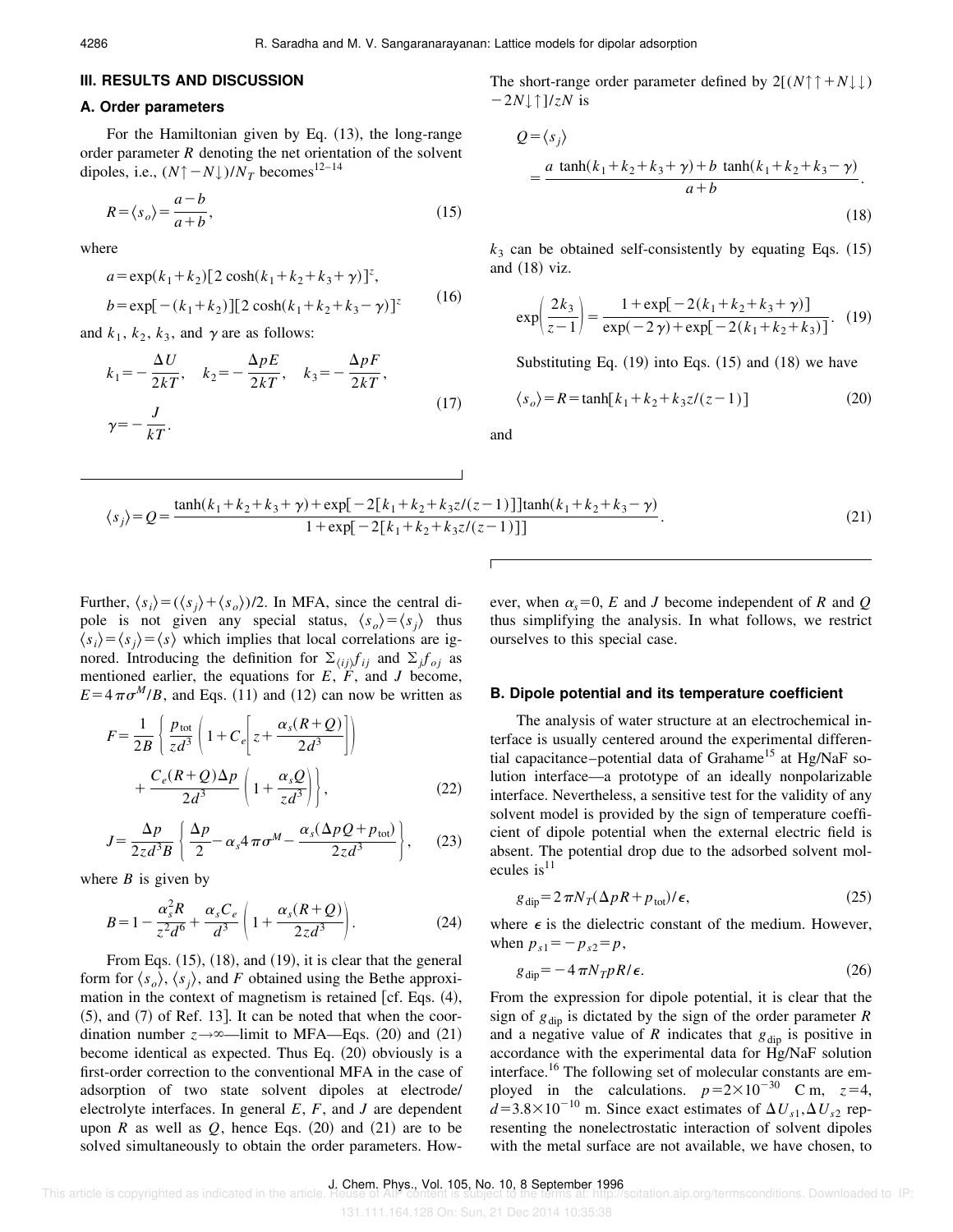

FIG. 1. The variation of long-range order parameter with temperature for the following set of parameters:  $p_{s1} = -p_{s2} = 2 \times 10^{-30}$  C m,  $\sigma^M = 0$ ,  $z = 4$ ,  $d=3.8\times10^{-10}$  m,  $(U_{s1} - U_{s2})/k = (a)$  178.8 K, (b) 298.0 K, (c) 417.2 K, (d) 536.4 K.

begin with, a particular value of  $\Delta U$ , i.e.,  $(\Delta U_{s1} - \Delta U_{s2})$ using which  $k_1$  is evaluated at various temperatures. Substituting this  $k_1$  and the corresponding *J* from Eq. (23) in Eq.  $(19)$ ,  $k_3$  can be estimated. Subsequently *R* from Eq.  $(20)$  is evaluated  $[line (a)$  of Fig. 1. The same procedure is repeated for other values of  $\Delta U$  and lines (b), (c), and (d) of Fig. 1 are obtained. A positive temperature coefficient of *R* results from the above calculations, which on account of Eq.  $(26)$ denotes a negative temperature coefficient of dipole potential and is consistent with experimental data pertaining to Hg/NaF solution interface. This implies that the negative end of the water dipole is oriented toward the metal surface at the potential of zero charge. We reiterate here that conventional two-state models previously investigated using MFA are at variance with the experimental data concerning the temperature dependence of the dipole potential at  $\sigma^M = 0$ . It appears that this may be due to the overestimation of the order parameters in MFA. In hindsight, such an improvement is not entirely fortuitous since the Bethe approximation does provide more accurate estimates of critical temperature in various contexts when compared with the Bragg–Williams approximation. While the values chosen for the molecular constants are only plausible estimates, it is gratifying to note that a simple two state nonpolarizable point dipole model is able to account for the experimentally observed behavior. It can be recalled that the Bethe approximation carried out here is equivalent to the periodic cluster model when a square lattice is chosen as the basic unit.

Several comments concerning this approach are in order here. First, the structure of the Hamiltonian  $(13)$  is invariant even for adsorption of two different dipolar species (organic adsorbate and solvent dipoles each having one orientational state) with different interpretations of  $E$ ,  $F$ , and  $J$ . However the order parameter is still given by Eq.  $(20)$ , which can be converted into an adsorption isotherm, after incorporating chemical potential effects. Even the mean field version of the above two-state model has been shown<sup>17</sup> to be useful in rationalizing a large number of experimental observations. This is not all. The availability of the Hamiltonian such as Eq.  $(13)$  in the case of physisorbed organic compounds makes the systematic analysis of a variety of twodimensional phase transitions<sup>2</sup> feasible at electrochemical interfaces. This in turn enables one to comprehend the limitations of the mean field approximation in the prediction of transition temperatures at such interfaces.<sup>18</sup> Second, the formulation of the Hamiltonian plays a central role in deriving nonsteady state descriptions using kinetic Ising model formalism, as shown in Ref. 19 in a different context. Consequently, the formulation of the Hamiltonian derived above may also have interesting implications in solving timedependent adsorption problems. Finally, though the postulate of only two orientational states for solvent dipoles is restrictive, the present methodology provides a framework whereby additional orientational states can be included within the Bethe approximation for a more sophisticated description. However, while classical infinite orientational state models for dipoles lead to a Langevin function<sup>20</sup> for the long-range order parameter under MFA the corresponding result pertaining to the Bethe approximation is unclear and may even be tedious, when polarizability effects are introduced. This is now being investigated. These models when coupled with a satisfactory formalism for metal surfaces using jellium models<sup>21–23</sup> will hopefully provide a complete description of the inner part of the electrical double layer.

## **ACKNOWLEDGMENT**

It is a pleasure to thank Professor S. K. Rangarajan, Institute of Mathematical Sciences, India, for his helpful comments on the paper.

- <sup>1</sup> S. K. Rangarajan, in *Specialist Periodical Reports, Electrochemistry*, edited by H. R. Thirsk (The Chemical Society, London, 1980), Vol. 7.
- $2R$ . de Levie, Chem. Rev. 88, 599 (1988).
- <sup>3</sup> S. K. Rangarajan, J. Electroanal. Chem. **82**, 93 (1977).
- <sup>4</sup>M. V. Sangaranarayanan and S. K. Rangarajan, J. Electroanal. Chem. **176**, 119 (1984).
- <sup>5</sup>C. A. Basha and M. V. Sangaranarayanan, J. Electroanal. Chem. **291**, 261  $(1990).$
- ${}^{6}$ M. W. Klein, C. Held, and E. Zuroff, Phys. Rev. B 13, 3577 (1976).
- $^7$ B. L. Masschhoff and J. P. Cowin, J. Chem. Phys.  $101$ , 8137 (1994), and references therein.
- <sup>8</sup>The cancellation of terms involving  $\alpha_s$  is not carried out at this stage, for brevity.
- <sup>9</sup> J. R. Macdonald and C. A. Barlow, Surf. Sci. 4, 381 (1966).
- <sup>10</sup>Since, the summation here extends only for  $j$ ,  $z$  comes in the denominator in contrast to  $\Sigma_{\langle i j \rangle} f_{i j}$ .
- $11$  S. Levine, B. M. Bell, and A. L. Smith, J. Phys. Chem. **73**, 3534 (1969).

<sup>12</sup>R. Kubo, *Statistical Mechanics* (Elsevier Science, New York, 1965), Chap. 5.

- <sup>13</sup>M. Plischke and B. Bergensen, *Equilibrium Statistical Physics* (Prentice Hall, Englewood Cliffs, 1989), Chap. 3.
- <sup>14</sup> R. J. Baxter, *Exactly Solved Models in Statistical Mechanics* (Academic, London, 1982), Chap. 4.